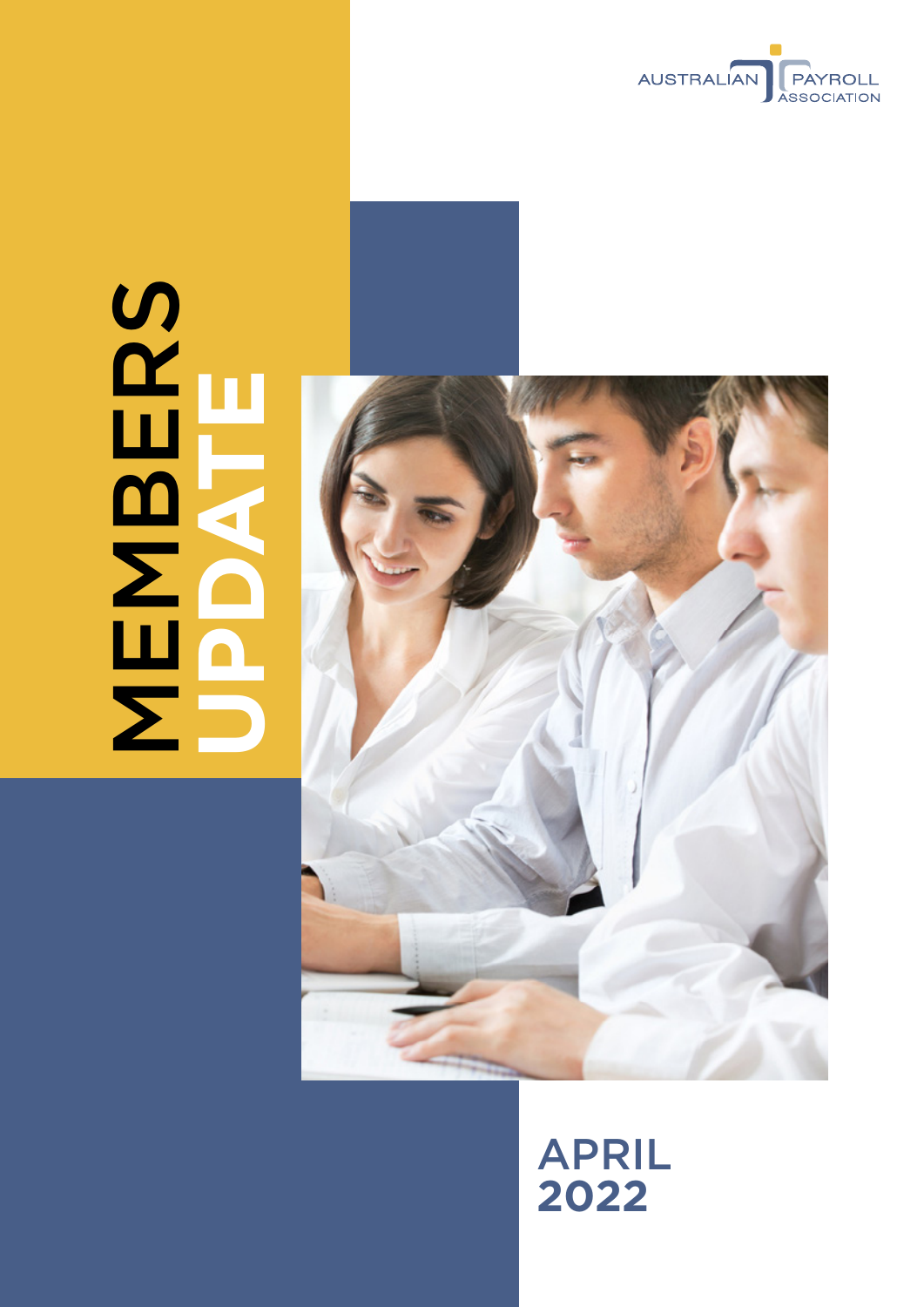

#### In this month's members update we look at:

- Repealing the Work Test
- NSW LSL Permanent changes
- Victorian casual Sick leave Pay Guarantee
- Facilitating pre-filling of payroll tax returns through data sharing
- Increase in caps
- Legislation Compliance

#### **Welcome to the April 2022 member's update**

We hope you enjoyed the conference as much as we did. It was great to see some familiar faces and meet new ones.

# ATO updated caps

The following caps have increased for the new financial year as per the ATO. These will be effective from 1 July 2022.

| Maximum super contributions base – Per Quarter                   | \$60,220            |                                          |
|------------------------------------------------------------------|---------------------|------------------------------------------|
| Life/Death benefit termination payments ETP cap                  | \$230,000           |                                          |
| Genuine redundancy and early retirement scheme<br>payment limits | Base Limit \$11,591 | Each complete year of<br>service \$5,797 |

In addition to these, the ATO has issued a draft determination that will see the cents per kilometre reasonable amount be increased to 75 cents per kilometre from 1 July 2022. We will advise our members when this change has been confirmed.

# NSW LSL Permanent changes

On the 24th of March legislation passed to permanently change the temporary COVID-19 and Other Legislation Amendments that were due to finish at the end of March. These will now be made permanent. The COVID-19 and Other Legislation Amendment (Regulatory Reforms) Bill 2022 includes, amongst other things, the ability for:

- a worker with an entitlement to long service leave to take that leave in two or more separate periods of not less than one day;
- an employer, with the agreement of a worker, to give less than one month's notice of when it is proposed long service leave be given and taken;
- an employer and a worker to agree to a worker taking a period of long service leave, of not less than one day, in advance of the worker becoming entitled to it (previously any long service leave in advance was required to be taken for a period of not less than one month). The LSL Act contains a provision that upon termination of employment of a worker who has taken leave in advance, an employer may deduct the value of that leave if the termination of employment occurs before the worker became entitled to it.

# FBT rates updated for the new FBT year from 1 April 2022

The ATO has published the updated FBT rates along with the latest Tax Determination which covers the new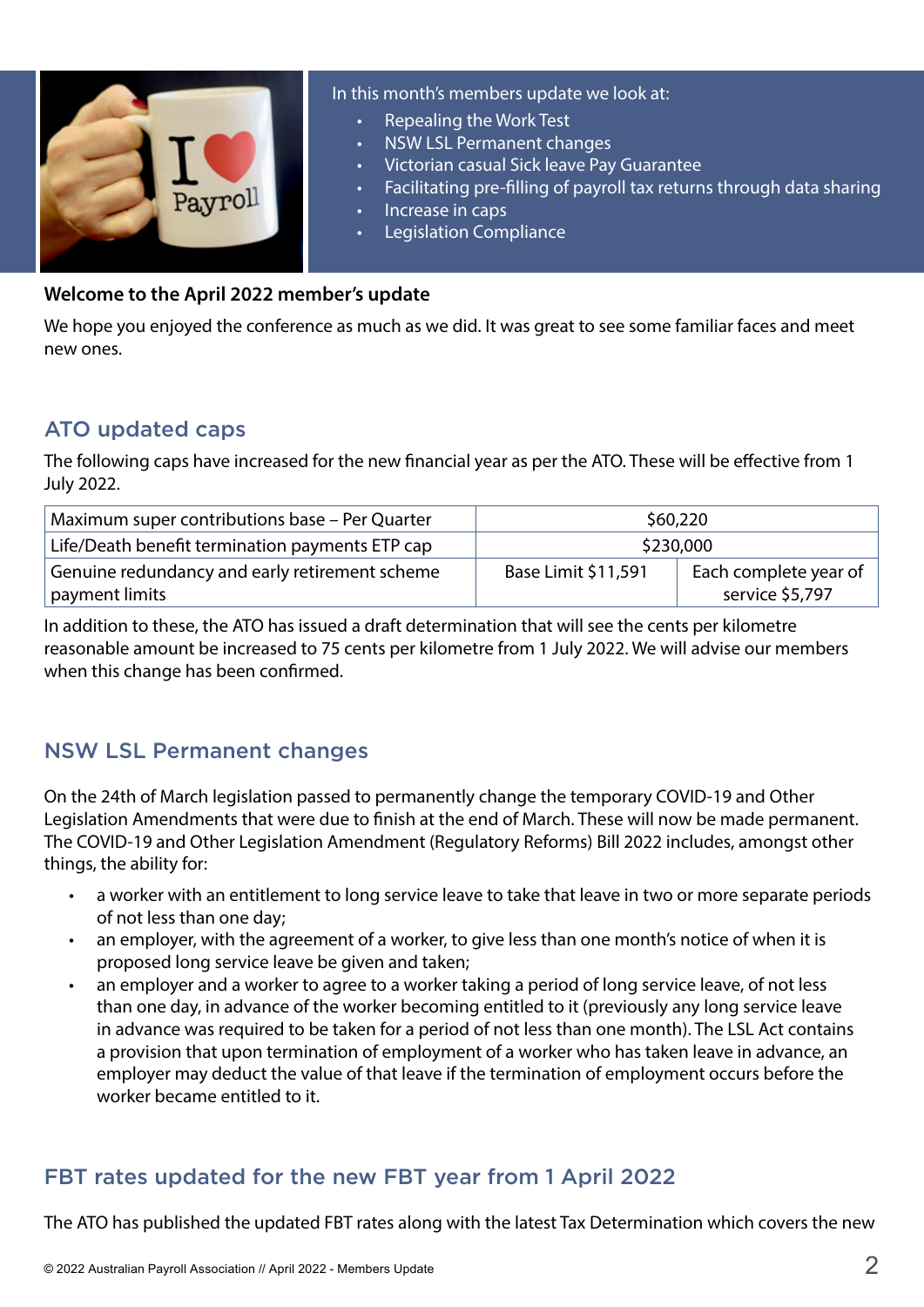figures for items such as the benchmark interest rate and reasonable food and drink amounts for employees living away from home (LAFHA).

ATO website with the new rates: <https://www.ato.gov.au/Rates/FBT/#MotorvehicleotherthanacarCentsperkilomet>

# Victorian casual Sick leave Pay Guarantee

The Victorian casual Sick leave Pay Guarantee started in March and is a scheme that allows casual employees to apply for sick leave.

The employee must work an average of 7.6 hours or more per week. They have 60 days to apply for the leave payment from the government. Employees can claim as many times as they need to, up to 38 hours a year.

- Hospitality workers
- Food preparation assistants
- Food trades workers
- Sales support workers
- Sales assistants
- Other labourers who work in Supermarket supply chains
- Aged and disability carers
- Cleaners and laundry workers
- Security officers and quards

Employers are not required to be involved in applications for the Sick Pay Guarantee, except:

- if your employee requests evidence of employment if they do not already have it, and
- the Department of Jobs, Precincts, and Regions may contact you as an employer to verify a workers application or claim as part of a randomised audit.

<https://www.vic.gov.au/victorian-sick-pay-guarantee-faqs>

# Facilitating pre-filling of payroll tax returns through data sharing

The Government will facilitate sharing of single touch payroll data with State and Territory Governments on an ongoing basis to cater for pre-filling payroll tax returns. This will facilitate further investments by States and Territories in their own systems to improve lodgement accuracy, reduce compliance costs and save time for the approximately 170,000 businesses that have payroll tax reporting obligations.

New South Wales, Victoria, Western Australia, South Australia, Queensland and Australian Capital Territory are already participating in a trial data transfer to understand how STP data can deliver benefits to their payroll-tax clients.

The Government is on track to complete its IT system implementation by late 2023.

## Flexible super – repealing the work test for voluntary superannuation contributions

From 1 July 2022, the existing work test (broadly a minimum of 40 hours of gainful employment within a period of 30 days) or the work test exemption for recent retirees' will no longer be required for individuals aged 67 to 75 who make/receive salary sacrifice or non-concessional contributions (NCCs).

The work test or recent retiree exemption will still be required for individuals in that age range who wish to claim a tax deduction for their personal contributions. Under the new rules, the work test can be met in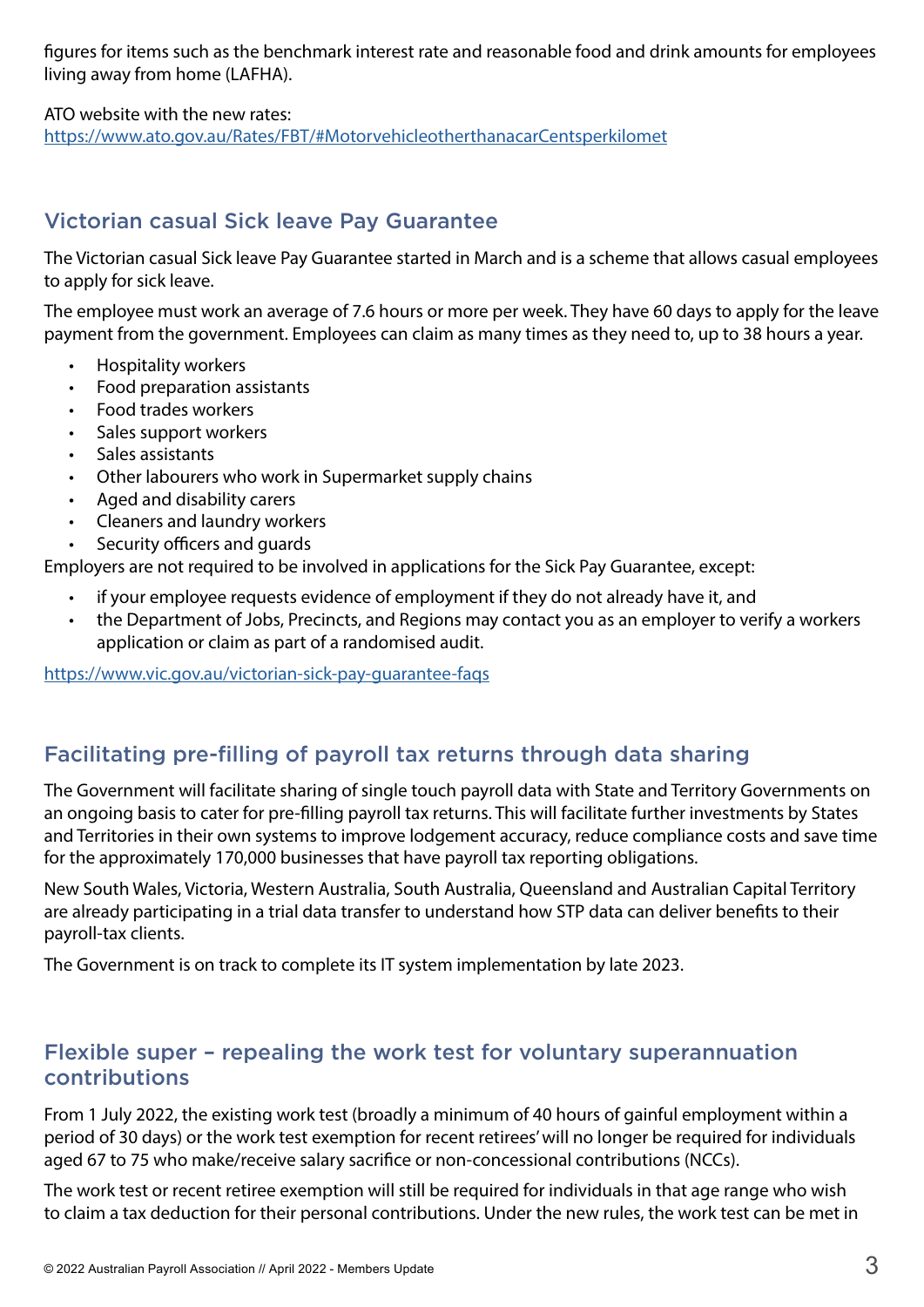any period in the financial year of the contribution. This is different to the current rules, where the work test must be met prior to contributing.

# **Compliance**

The key to payroll compliance is to have it at the forefront of your mind at all times, for yourself and for your team. Regular training is vital to ensuring knowledge and best practice remains up to date, and compliance becomes second nature.

Did you know that as a member you are eligible for a discount on all of our training, including in-person classroom, virtual classroom or self-paced online learning?

<https://www.austpayroll.com.au/classroom-payroll-courses/>

# FAQ

#### **Q. What termination payments don't employers pay super on?**

**A.** Many termination payments do not constitute an employee's OTE and therefore do not qualify to receive super contributions. According to the ATO, lump sum termination payments for unused annual leave, unused long service leave and unused sick leave are not part of an employee's OTE. Similarly, termination payments to compensate an employee for unfair dismissal and redundancy payments are not OTE. Therefore, none of these termination payments would attract super contributions.

Here's a quick table to summarise a few different types of termination payments and whether employers typically must pay super on them:

| <b>Termination Payment</b>                                     | Superannuation |
|----------------------------------------------------------------|----------------|
| Unused Annual leave, Long Service Leave or Sick Leave          | No             |
| Redundancy                                                     | No             |
| <b>Unfair Dismissal payments</b>                               | No             |
| Discretionary payments (ex-gratia, gratuity, golden handshake) | No             |
| Payments in lieu of Notice                                     | Yes            |

#### **Q. Do employees receive Notice during probation periods?**

**A.** If an employee's employment is ended while they're on probation, they still have to be provided with notice based on their length of service.

#### **Q. Does an employee who is terminated because of Serious Misconduct receive notice?**

**A.** When an employee is terminated on the grounds of serious misconduct, the employer doesn't have to provide any notice of termination. However, the employer does have to pay the employee all outstanding entitlements such as payment for time worked, annual leave and sometimes long service leave. Whether an employer needs to pay out long service leave depends on where the entitlement comes from, usually state or territory long service leave laws.

Serious misconduct involves an employee deliberately behaving in a way that is inconsistent with continuing their employment. Examples include:

- causing serious and imminent risk to the health and safety of another person or to the reputation or profits of their employer's business
- theft, fraud, assault, sexual harassment
- refusing to carry out a lawful and reasonable instruction that is part of the job.